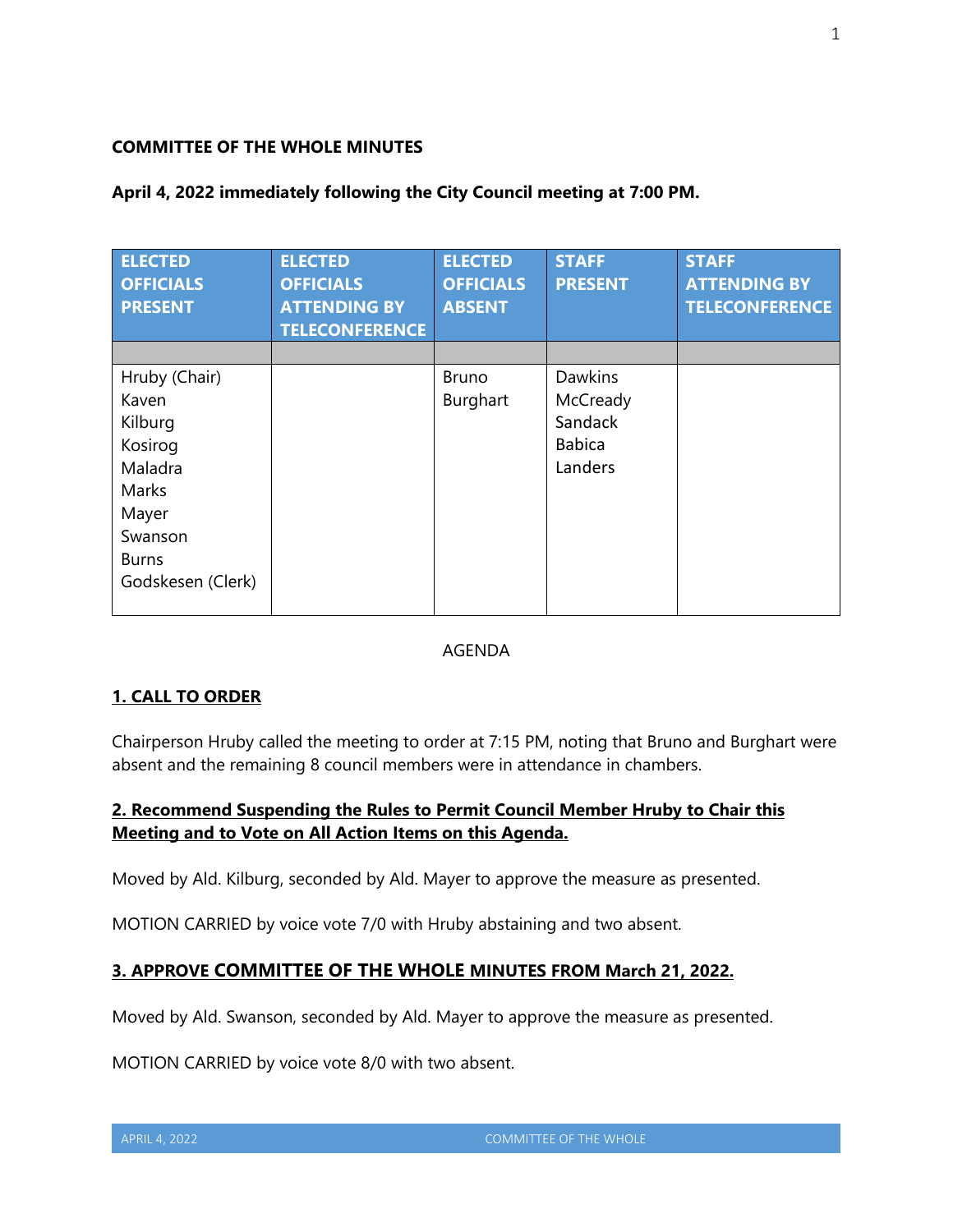#### **4. Items of Business**

#### **a. Consider Approval of a Certificate of Completion for Fritz Lane Subdivision.**

Moved by Ald. Kosirog, seconded by Ald. Marks to approve the measure as presented.

MOTION CARRIED by voice vote 8/0 with two absent.

### **b. Consider Draft Resolution for Pre-Approval of a Purchase of General Fund Vehicles Up To the Budgeted Amount Through State Bid, Sourcewell, or West Suburban Co-Op Contracts.**

Moved by Ald. Mayer, seconded by Ald. Kosirog to approve the measure as presented.

In response to questions from Ald. Kilburg, Superintendent Landers noted that the vehicle purchase program will be used again as last year, and that prices of new trucks have increased significantly due to supply shortages but that exact prices will not be known until negotiations are undertaken. There being no further questions or comments:

MOTION CARRIED by voice vote 8/0 with two absent.

### **c. Consider Draft Resolution Authorizing Execution of a Sanitary Sewer Pipeline Crossing Agreement with Union Pacific Railroad.**

Moved by Ald. Mayer, seconded by Ald. Kilburg to approve the measure as presented.

In response to a question from Ald. Mayer as to the location of the crossing, Director Babica noted that it was located 500 feet west of 3<sup>rd</sup> Street. There being no further questions or comments:

MOTION CARRIED by voice vote 8/0 with two absent.

# **d. Consider Draft Resolution Authorizing the Execution of an Intergovernmental Agreement Between the City of Geneva and the Illinois Department of Transportation for the Maintenance and Energy Costs for Traffic Control Devices on State Highways Within the City of Geneva.**

Moved by Ald. Kosirog, seconded by Ald. Marks to approve the measure as presented.

In response to a question from Ald. Kilburg about repairs and liability to the city when a stoplight is taken out, such as from a traffic accident, Director Babica explained that the majority of lights in the city are owned by IDOT or KDOT. As a result, the city is not involved in replacement or costs for such occurrences, except when city-owned equipment is damaged in an accident. In